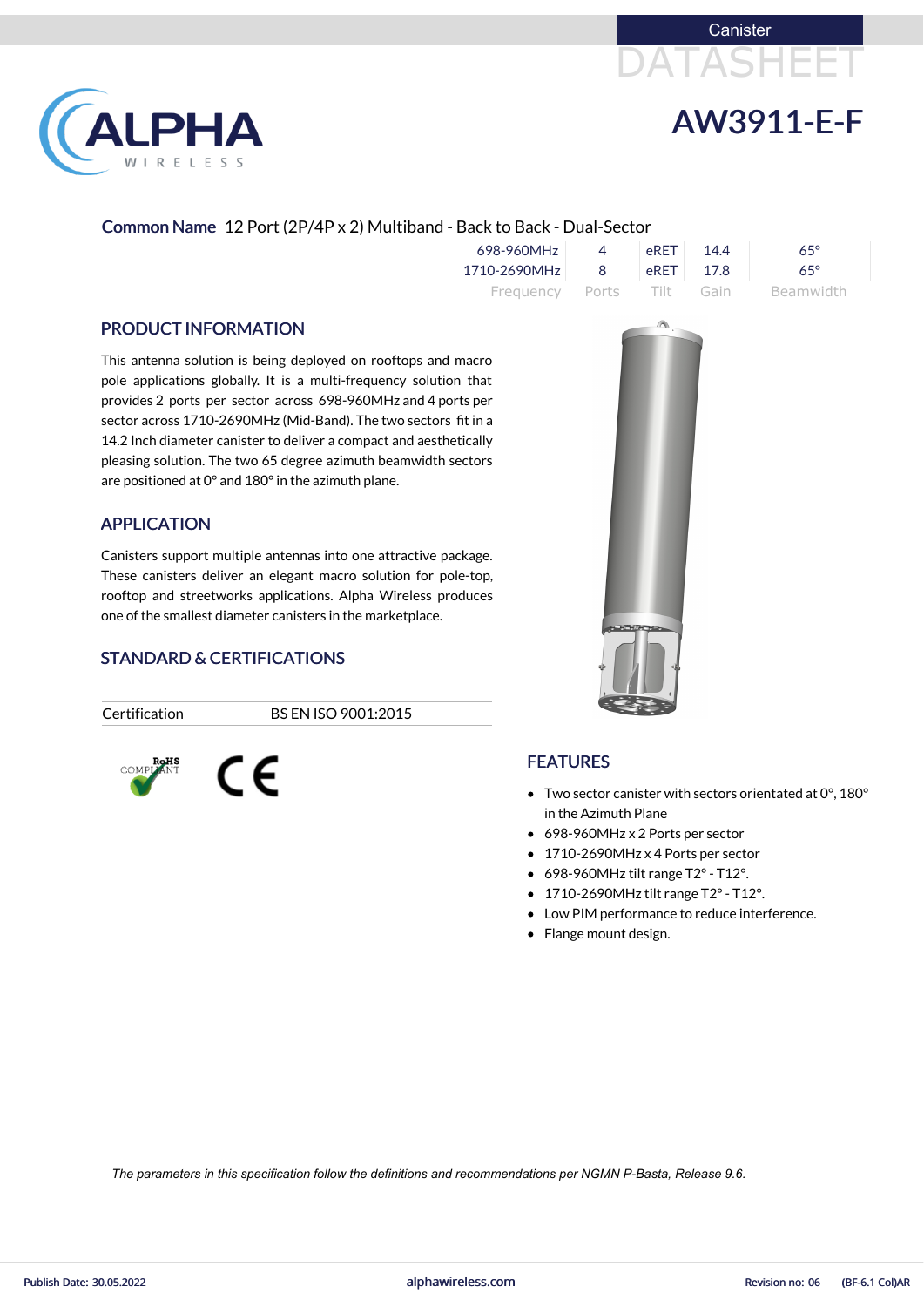

AW3911-E-F

# TECHNICAL SPECIFICATION

| <b>Electrical Specifications</b>                |                                |         | Low Band                   |                |                | Mid Band                   |                |                |
|-------------------------------------------------|--------------------------------|---------|----------------------------|----------------|----------------|----------------------------|----------------|----------------|
| <b>MHz</b><br><b>Frequency Range</b>            |                                |         | 698-790                    | 790-890        | 890-960        | 1710-1920                  | 1920-2170      | 2300-2690      |
| Polarisation                                    |                                | Degree  | ±45° Slant Linear          |                |                |                            |                |                |
| Gain                                            | <b>Basta</b>                   | dBi     | $13.5 \pm 0.5$             | $13.8 \pm 0.5$ | $13.9 \pm 0.5$ | $16.8 \pm 0.5$             | $17.1 \pm 0.5$ | $17.3 \pm 0.5$ |
|                                                 | Max                            | dBi     | 14.0                       | 14.3           | 14.4           | 17.3                       | 17.6           | 17.8           |
| Azimuth Beamwidth                               |                                | Degree  | 78°                        | $76^\circ$     | $73^\circ$     | $61^\circ$                 | $62^\circ$     | $62^\circ$     |
|                                                 | Azimuth Beam Squint<br>Degree< |         |                            | $3^\circ$      |                | $3^\circ$                  |                |                |
| <b>Elevation Beamwidth</b>                      |                                | Degree  | $18.1^\circ$               | $16.4^\circ$   | $14.6^\circ$   | $7.5^\circ$                | $6.7^\circ$    | $5.7^\circ$    |
| <b>Electrical Downtilt</b>                      |                                | Degree  | $T2^{\circ} - T12^{\circ}$ |                |                | $T2^{\circ} - T12^{\circ}$ |                |                |
| <b>Electrical Downtilt Deviation</b><br>Degree< |                                |         | $1^{\circ}$                | $1^{\circ}$    | $1^\circ$      | $1^{\circ}$                | $1^{\circ}$    | $1^\circ$      |
| Impedance                                       |                                | Ohms    | 50                         |                |                |                            |                |                |
| <b>VSWR</b>                                     |                                | $\prec$ |                            |                |                | 1.5                        |                |                |
| <b>Return Loss</b>                              |                                | dB      |                            |                |                | 14                         |                |                |
| Isolation                                       |                                | dB      | 25                         | 25             | 25             | 25                         | 25             | 25             |
| Passive Intermodulation                         |                                | dBc<    | $-150$                     | $-150$         | $-150$         | $-150$                     | $-150$         | $-150$         |
| Upper Sidelobe Suppression,                     |                                | dB      | 16                         | 16             | 16             | 16                         | 16             | 16             |
| Peak to 20°                                     |                                |         |                            |                |                |                            |                |                |
| <b>Cross-Polar Discrimination</b>               |                                | dB      | 15                         | 15             | 15             | 15                         | 15             | 15             |
| W<br>Max Power Per Port                         |                                |         | 300                        |                |                | 250                        |                |                |

# Representative Pattern Files







Low Band Government Communications and Mid Band

Azimuth **Elevation** 

For radiation pattern files, please login at www.alphawireless.com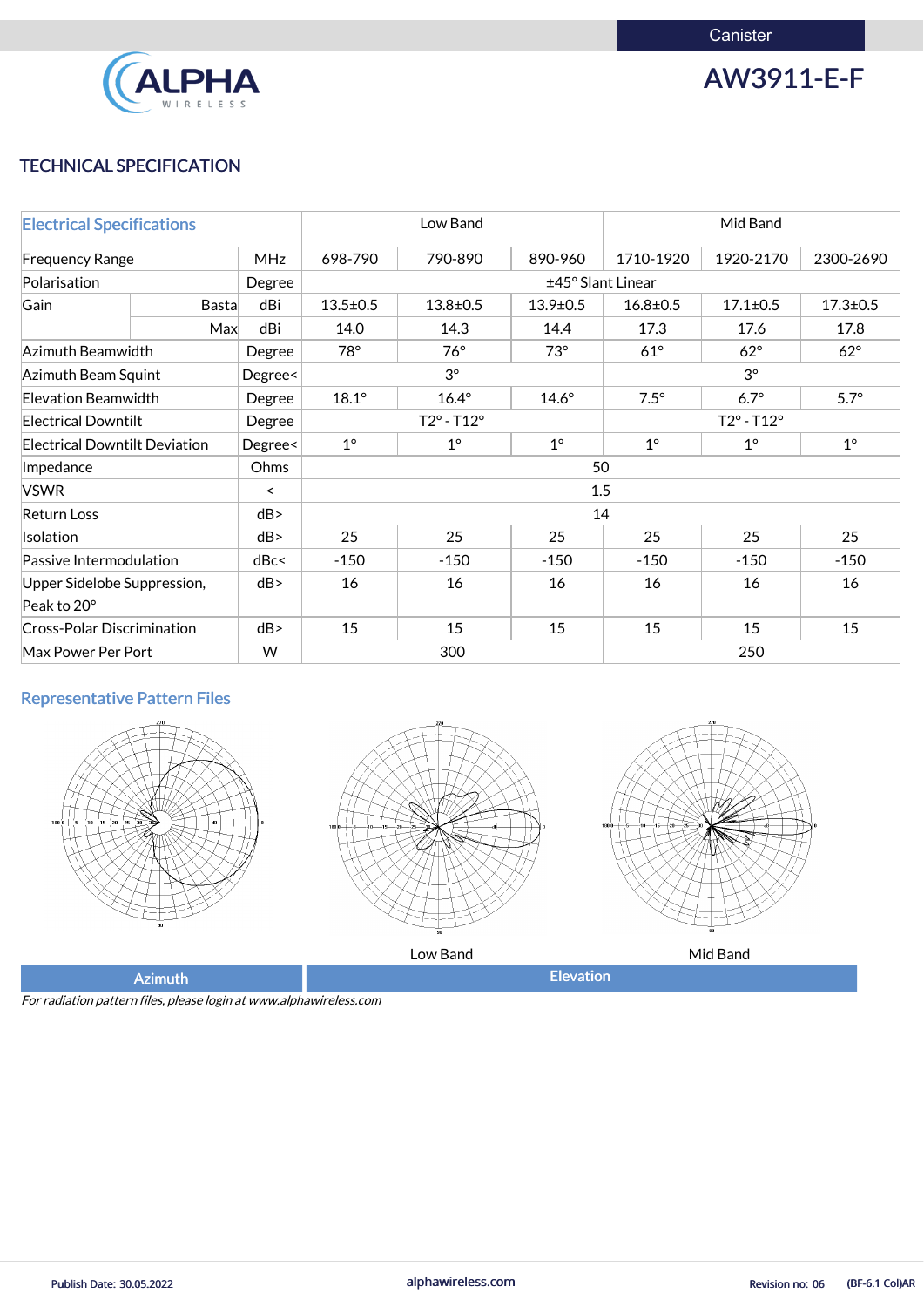

AW3911-E-F

# TECHNICAL SPECIFICATION

|  |  |  | <b>Mechanical Specifications</b> |  |  |
|--|--|--|----------------------------------|--|--|
|  |  |  |                                  |  |  |

| Dimensions                                      | mm(in)               | $1800(70.9) \times 360(14.2) - (\mathsf{L} \times \emptyset)$ |
|-------------------------------------------------|----------------------|---------------------------------------------------------------|
| Packing Size (LxWxD)                            | mm(in)               | 1957 (77.0) x 500 (20) x 590 (23)                             |
| Net Weight (antenna)                            | kg (lb)              | 45 (99)                                                       |
| Shipping Weight                                 | kg (lb)              | 85 (187)                                                      |
| Connector Type (Female)                         |                      | $4.3 - 10$                                                    |
| <b>Connector Position</b>                       |                      | <b>Bottom</b>                                                 |
| <b>Connector Quantity</b>                       |                      | 12 (4P Low band, 8P Mid band)                                 |
| Windload Frontal (at Rated Wind Speed: 150km/h) | $N$ (lbf)            | 530 (120)                                                     |
| Windload Lateral (at Rated Wind Speed: 150km/h) | $N$ (lbf)            | 530 (120)                                                     |
| <b>Survival Wind Speed</b>                      | $km/h$ (mph)         | 200 (125)                                                     |
| Radome Material                                 |                      | UV Stabilised ABS capped ASA                                  |
| Radome Colour                                   | <b>RAL</b>           | 7035 (light grey)                                             |
| <b>Product Compliance Environmental</b>         |                      | <b>RoHS</b>                                                   |
| Lightning Protection                            |                      | <b>DC Grounded</b>                                            |
| Cold Temperature Survival                       | Celsius (Fahrenheit) | $-40(-40)$                                                    |
| Hot Temperature Survival                        | Celsius (Fahrenheit) | 70 (158)                                                      |

# Array Layout and RET Information

| Υ1<br>R <sub>1</sub> | Y2 |                  | Array layout depicts one<br>individual sector. | Note: Coloured box sizes do<br>not represent antenna sizes. | F<br>F<br>F<br>F<br>E |
|----------------------|----|------------------|------------------------------------------------|-------------------------------------------------------------|-----------------------|
| Array                |    | Frequency<br>MHz | Ports                                          | <b>RET ID</b>                                               |                       |
|                      |    | $698 - 960$      | $1 - 2$                                        |                                                             | F                     |

| Configuration                  |                                                         |
|--------------------------------|---------------------------------------------------------|
| 698-960 MHz                    | One RET per array: R1 x 2 Sectors                       |
| 1710-2690 MHz                  | One RET per array: Y1, Y2 x 2 Sectors                   |
| <b>Total Quantity</b>          | <b>Six RET Motor Controllers</b>                        |
| Location and Interface         |                                                         |
| <b>RET Controller Location</b> | Inside antenna radome housing                           |
| <b>RET</b> Interface           | Pair of AISG 8 Pin DIN connectors, one male, one female |
| RET Interface Quantity         | Two pairs of AISG 8 Pin DIN connectors, one per sector  |
| <b>RET</b> Interface Location  | On connector plate located at bottom of antenna         |
| Electrical                     |                                                         |
| Input Voltage                  | $10 - 30V$                                              |
| Power Idle Mode                | < 1W                                                    |
| Power Active Mode              | < 10W                                                   |
| Protocol                       | 3GPP / AISG 2.0                                         |

| 1710 - 2690 |  |
|-------------|--|
|             |  |

 $3 - 4$ 

 $\sqrt{2}$ 

 $Y1$ 

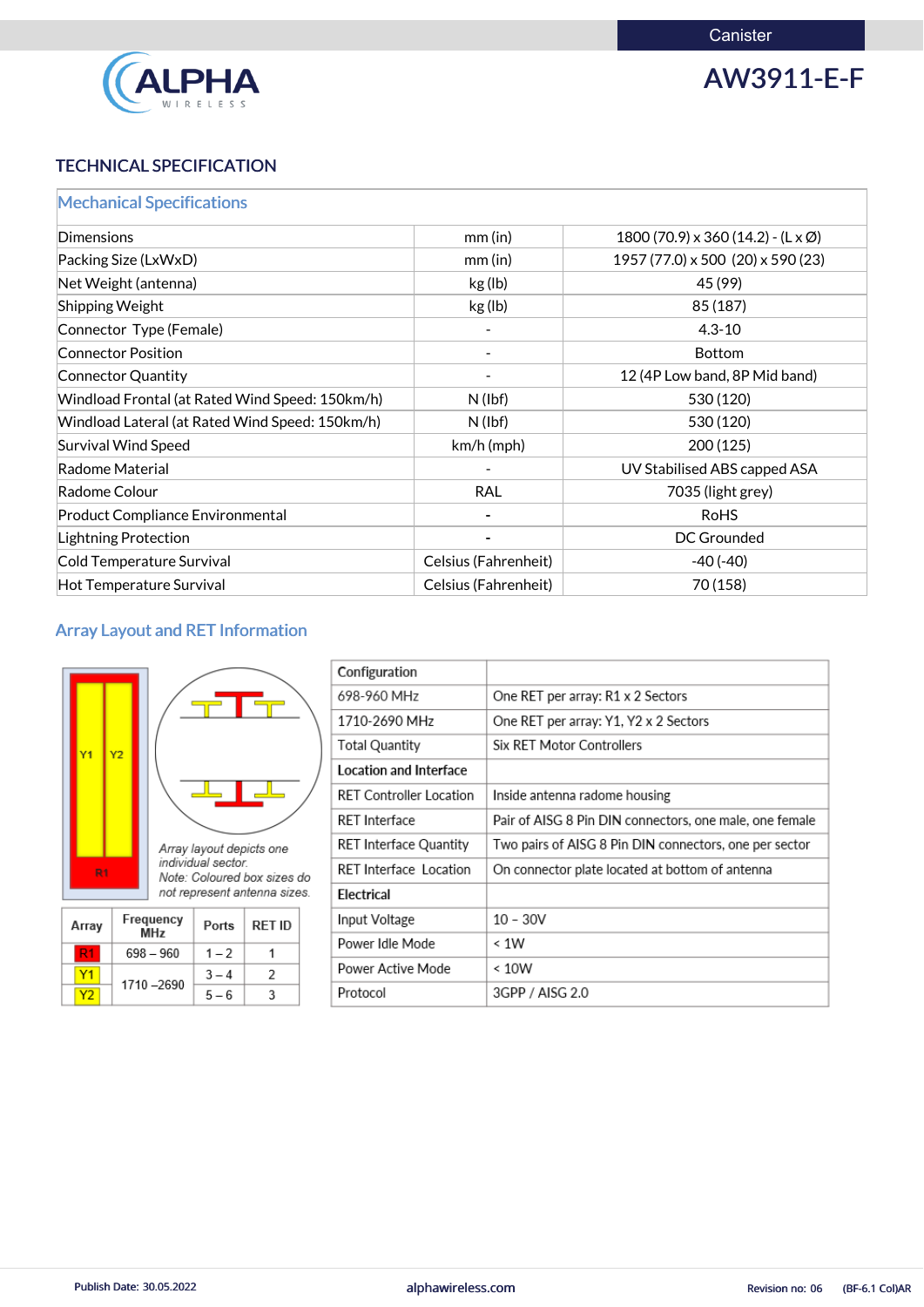**Canister** 



AW3911-E-F

# TECHNICAL SPECIFICATION

# Mechanical Illustration